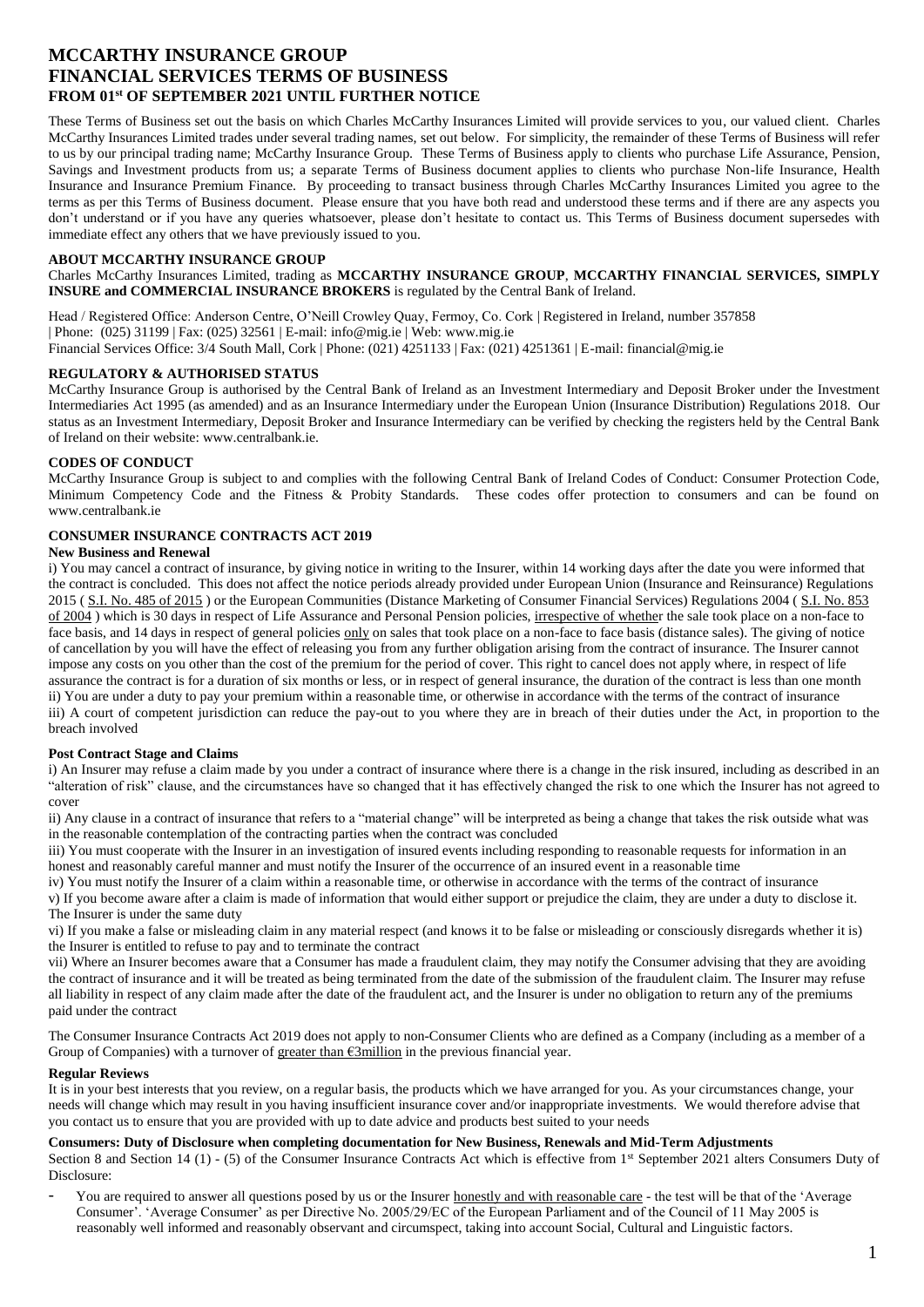Specific questions will be asked. Where you do not provide additional information (after being requested to do so) it can be presumed that the information previously provided remains unchanged.

An Insurer may repudiate liability or limit the amount paid on foot of the contract of insurance, only if it establishes that non-disclosure of material information was an effective cause of the Insurer entering into the relevant contract of insurance and on the terms on which it did.

# **Completed Proposal Forms / Statement of Fact**

Completed Proposal Forms or Statement of Facts will be provided to you. These are important documents as they form the basis of insurance contract between the Insurer and you the Consumer. You should review and confirm that the answers contained within are true and accurate. If any of the answers are not true and accurate please contact our office immediately. Any corrections that are deemed necessary may result in the risk being re-submitted to the Insurer who's Premium and / or Terms and Conditions may be subject to change as a result.

#### **Non-Consumer Clients: Disclosure of Information**

It is essential that you bring to our attention any material alteration in risk such as change of address or use of premises. Any failure to disclose material information may invalidate your claim and render your policy void.

## **Sustainable Finance Disclosure Regulation ('SFDR')**

This EU Regulation is effective from 10<sup>th</sup> March 2021. As the area of the SFDR is new and evolving without sufficient information being currently available, we do not currently assess in detail the adverse impact of investment decisions on suitability when providing investment or insurance advice. The key product providers with which we engage have developed responsible investment as part of their investment philosophies and sustainability policies. However, detailed information on specific fund recommendations we recommend is not always available. As further information on the approach being taken by product providers, and their internal/external fund managers, becomes available over the course of the next year, we anticipate reviewing these areas in our assessments

#### **SERVICES PROVIDED**

McCarthy Insurance Group is an Insurance Broker, Financial Adviser and Deposit Broker. As an Insurance Broker we are in a position to place your business with a very wide range of Product Providers in the Irish, UK & European Insurance markets. We do not have a 'tied' relationship with any Institution (Product Provider) which would compromise our ability to provide you with professional advice and choice. In addition, we do not have a holding, direct or indirect, representing 10 per cent or more of the voting rights or of the capital in any Insurance Undertaking and likewise no Insurance Undertaking has such a holding in the McCarthy Insurance Group. We represent our customers when dealing with Insurance Undertakings (Product Providers).

We provide broad based advice on a fair and personal analysis basis in relation to the following:

#### **Products**

Our authorisations enable us to provide our customers with a wide range of Financial Planning products. A non-exhaustive list of the products we can provide include:

#### **Life Assurance**

Life Assurance (e.g. Level Term, Convertible and Decreasing Term, Whole of Life)

# **Protection**

Mortgage Protection Insurance, Income Replacement plans, Long Term Disability and Specified Serious Illness Cover

# **Pensions**

Personal Pensions, Company Pensions, Personal Retirement Savings Accounts (PRSAs), Buy Out Bonds, Approved Retirement Funds and Annuities

#### **Investments**

Investment Bonds, Tracker Bonds, Capital Guaranteed Lump Sum Investments, Regular Savings & Investment Plans

## **Deposits**

Term & Demand Deposits

## **Ongoing Suitability of Insurance Products and Investments**

The McCarthy Insurance Group do not conduct a periodic assessment of the suitability of insurance-based Investment Products or Non-Life Financial Instruments on an ongoing basis unless instigated at your request. However, it is in your best interests that you review, on a regular basis, the products which we have arranged for you. As your circumstances change, your needs will change. You must advise us of those changes and request a review of the relevant policy or investment so that we can ensure that you are provided with up to date advice and products best suited to your needs. Failure to contact us in relation to changes in your circumstances or failure to request a review, may result in you having insufficient insurance cover and / or inappropriate investments

## **Receive & Transmit Orders**

We can receive and transmit orders, on your behalf, for products to each Product Provider with whom we hold an agency. A list of our current Product Providers is available on request from any of our offices.

## **Fair and Personal Analysis**

We provide the overwhelming majority of our services on the basis of a 'Fair and Personal Analysis' of the market. The concept of 'Fair and Personal Analysis' is derived from the Insurance Distribution Directive. It describes the extent of the choice of products and providers offered by an Intermediary within a particular category of Life Assurance, and / or a Specialist Area. The number of contracts and providers considered must be sufficiently large to enable an Intermediary to recommend a product that would be adequate to meet a Client's needs. The number of providers that constitutes 'sufficiently large' will vary depending on the number of providers operation in the market for a particular product or service and their relative importance in and share of that market. The extent of 'Fair and Personal' analysis must be such that could be reasonably expected of a professional conducting business, taking into account the accessibility of information and product placement to Intermediaries and the cost of the search.

In order to ensure that the number of contracts and providers is sufficiently large to constitute a 'Fair and Personal Analysis' of the market, we will consider the following criteria:

- The needs of the customer
- The size of the customer order
- The number of providers in the market that deal with brokers
- The market share of each of those providers, the number of relevant products available from each provider,
- The availability of information about the products,
- The quality of the product and service provided by the provider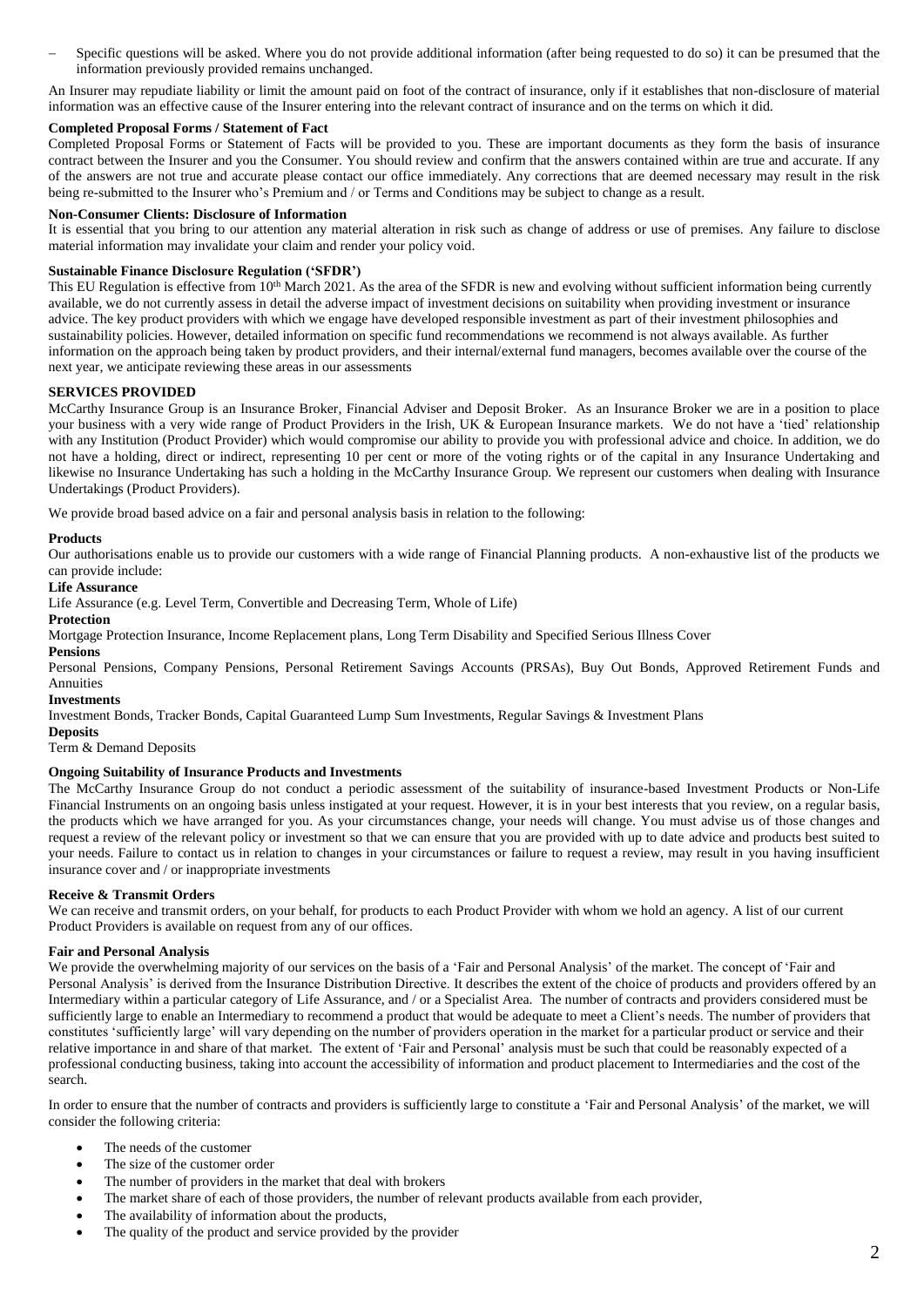- Cost, and
- Any other relevant consideration

The McCarthy Insurance Group will research the market on your behalf and recommend the product(s) that, in our professional opinion, is / are best suited to your own needs and objectives

# **Limited Analysis - Non-Insurance Based Investment Products**

In relation to Non-Insurance based Investment Products, other than Bank Deposit accounts, we provide advice on a limited analysis and nonindependent basis, as we may receive remuneration from the Product Providers of such products. These products include structured products which may typically be listed Bonds and Shares, Collective Instruments, Unit Trusts and Tracker Bonds. The Product Providers with which we currently hold agencies are Wealth Options Ltd, Blackbee Investments Ltd, BCP Asset Management and Cantor FitzGerald Ireland Ltd

# **Limited Analysis - Deposit Broking**

In relation to Deposit Broking we provide advice on a Limited Analysis of the market, meaning that while we are not tied to any one Provider, we don't conduct a full market search before making a recommendation. The McCarthy Insurance Group place customer deposits with preferred providers, which are currently KBC Bank and Permanent TSB

# **Limited Analysis - Health**

We provide advice on a Limited Analysis basis in relation to Health Insurance through our Agency with Irish Life PLC

# **REMUNERATION**

McCarthy Insurance Group is remunerated by a combination of commission and fees.

## **Commission**

The McCarthy Insurance Group is remunerated primarily by commission paid to us by the relevant Product Provider on placing your business with them. We may also receive other payments depending on the volume of business placed with the Product Provider. This commission compensates us for the work involved in placing an order and finalising the product with the Product Provider on your behalf. The amount of commission earned will vary greatly depending on the Product Type and the Product Provider. For certain Life Assurance, Pension policies and Personal Retirement Savings Accounts (PRSAs) details of the commission receivable is outlined in the quotation provided to you and the policy documentation issued by the Product Provider. In relation to Investment Products, other than Pensions, you will be provided with a Key Investor Document ('KID'). We may also receive recurring (trail) commissions from your Product Provider(s) while your policy(s) remains in force. These contribute to the costs of our initial advice and ongoing administration services which we provide to you.

## **Fees & Charges**

## **Professional Fee**

The McCarthy Insurance Group may also opt to charge a Professional Fee in certain circumstances paid directly by the Client for work carried out on the Client's behalf. Our fees for providing the services covered by this Terms of Business Letter are based on a combination of; time spent researching the market, time spent on advice and consultation, the level of skill and responsibility required of the adviser in respect of the services provided and any expenses incurred during the process. Where this applies, we will confirm the fee in writing prior to the completion of the business. The McCarthy Insurance Group provides a professional service to our clients and we incur levels of expenses and overheads similar to other professionals. Our costs include light/heat, telephone/broadband, rent, rates, insurance, salaries/PRSI, motor, transport, postage, stationery, I.T. and software licence fees etc.

Our current basic hourly Professional Fee rate is:  $\epsilon$ 300 for Managers & Qualified Financial Advisers and  $\epsilon$ 150 for support staff. In determining the rate, any additional charging factors will be taken into account including; specialist skills required of the adviser, the complexity of the product or transaction concerned, the value of the transaction, the level of risk and the urgency with which the transaction must be completed.

Any Professional Fee levied by McCarthy Insurance Group will be charged in lieu of, not in addition to, any commission earned from Product Producers.

## **Charges**

Charges, as distinct from our Professional Fee, are levied to cover administrative costs incurred by McCarthy Insurance Group due to the actions of the client. Charges are levied in addition to any commission earned from Product Producers or any Professional Fee paid by the client.

## **RECEIPTS:**

Following the removal of 'insurance products' and other 'insurance' references from the Investment Intermediaries Act 1995 (IIA) by Provision 55 of the Insurance Distribution Regulations 2018 (IDR) the McCarthy Insurance Group shall issue a receipt for any payment received from Clients for the purposes of transmitting an order pursuant with Provision 3.5 of the Consumer Protection Code 2012 in respect of all Life Assurance and Insurance based Investment Products

Alternatively, for Non-Insurance based Investment Products the McCarthy Insurance Group shall issue a receipt for each non-negotiable or negotiable instrument payment received from Clients for the purposes of transmitting an order or a deposit to a Product Provider pursuant to Section 30 of the Investment Intermediaries Act 1995, as amended.

Receipts are issued with your protection in mind and should be stored safely.

## **COOLING OFF PERIOD**

A consumer who purchases a financial product from McCarthy Insurance Group over the phone or through the internet, without any face-to-face contact with us, has the right to withdraw from that product within a certain period following the inception of the product without penalty and without giving any reason under S.I. No. 853/2004 - European Communities (Distance Marketing of Consumer Financial Services) Regulations 2004; this is known as the Cooling Off period. The Cooling Off period varies according to the type of financial product purchased: for Life Assurance company products and Personal Pensions the cooling off period is 30 days irrespective of whether the sale took place on a non-face to face basis; for other Investments the cooling off period is only 14 days. The exact cooling off period for your product will be included in your contract documents. The right of withdrawal may be exercised by notice in writing to McCarthy Insurance Group, quoting your policy number. Should this right be exercised the Product Producer may charge a pro rata premium for the period you are on cover. Any Fee or Charge paid by the consumer to McCarthy Insurance Group for work carried out prior to cancellation, shall not be refundable.

## **CANCELLATION**

Depending on the type of product you purchase, you may also have the right to cancel your product outside of the cooling off period. Please refer to your product terms & conditions for details as cancellation rights vary greatly across products.